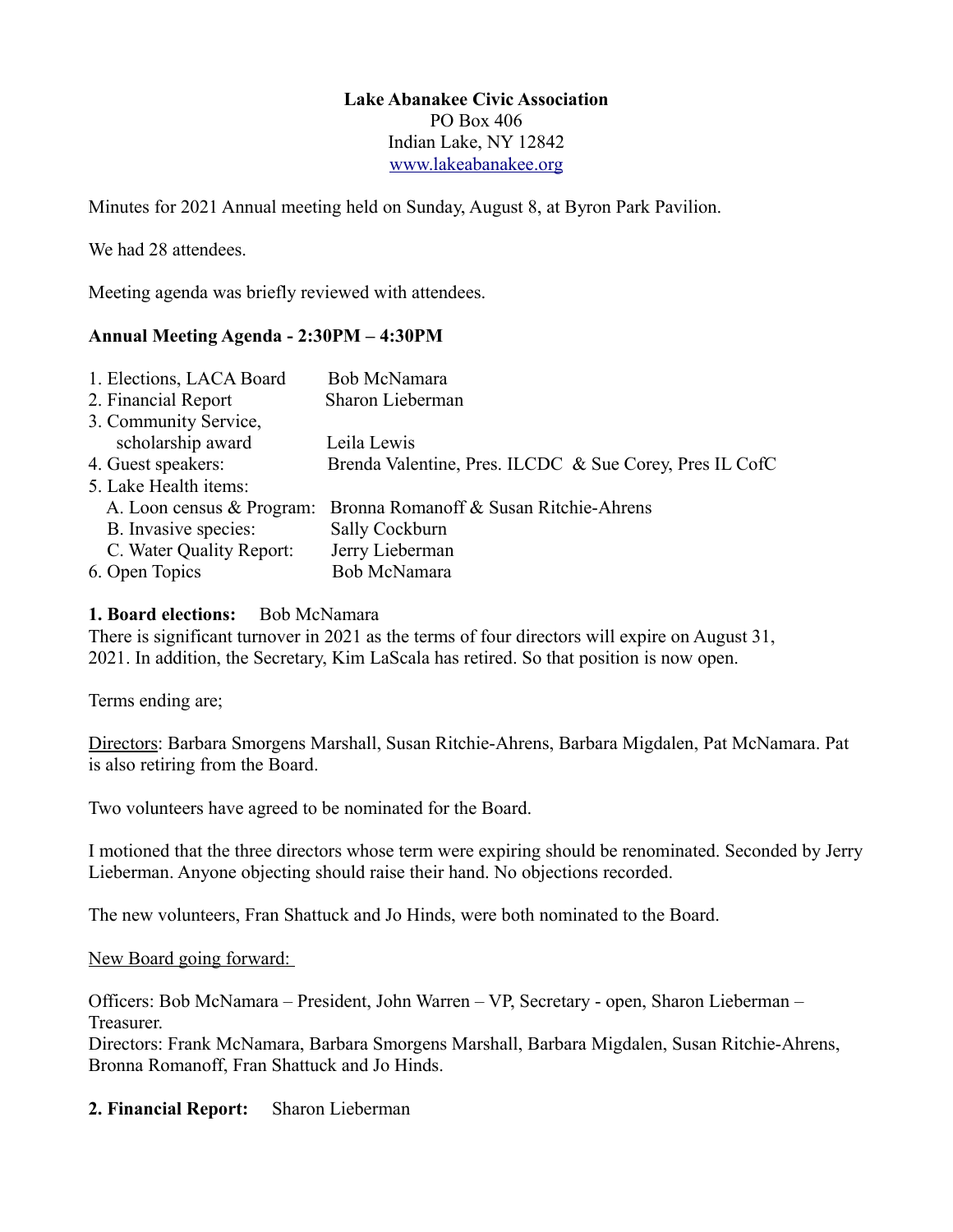August 8, 2021: Period: 8/1/2020 – 7/31/2021 Beginning balance \$2608.37 Income Dues 900.00 Interest .51 Total income \$900.51 Expenses Advertising 48.30 Meeting notice PO Box fee 56.00 Scholarship 500.00 Membership fee \$100.00 Total expenses \$704.30

Balance as of 7/31/2021: \$2804.58

#### **3. Community Service**, scholarship award: Leila Lewis

 Each year we award a \$500 scholarship to the HS student that best exemplifies a commitment to the environment. This year's scholarship was awarded to Alexis Jackson. She was the High School valedictorian, graduating with two years of college credits. She will be attending North Country Community College this fall.

#### **4. Guest Speakers:** Brenda Valentine, Pres. ILCDC

Brenda outlined the many activities of the Indian Lake Community Development Corporation. From assistance in obtaining grants for businesses, tourism activities and updating the Town's comprehensive plan. For details on all these activities undertaken by the ILCDC, visit the organization's new website at [www.ilcdc.org.](http://www.ilcdc.org/)

#### Sue Corey, Pres. IL Chamber of Commerce.

Sue provided a broad overview of the Chamber's scope of activities. Membership is open to; businesses, non-profit organizations, family's and individuals. The Chamber promotes businesses, tourism events, etc. For details on events, lodging, activities and the Chamber, visit the website at; <http://www.indian-lake.com/>

Sue also discussed the Indian lake theater. The types of films shown. And gave us a heads up on coming attractions. For more details visit the Theater website at;<http://www.indianlaketheater.org/>

#### **5. Lake Health Items:**

Loon census and Friendly Lake Program. Bronna Romanoff & Susan Ritchie-Ahrens There is an annual loon census taken each year on the third Saturday in July, between 8am and 9am. Many lakes in the Adirondacks participate. The people that took the census for Lake Abanakee were; Susan Ritchie-Ahrens, Paul Migdalen, Onno Oerlemans, Lauren Albright, Bronna Romanoff.

This year's census counted five adults and one chick. We know that two chicks were hatched in late June on the nest located in the cove south of the Big Brook causeway. But after much bald eagle activity in early July only one chick remained. In 2020 there were six adults and two chicks.

Loon Friendly Lake Program: The purpose of the program is to encourage a loon friendly environment. Which we believe we already have on our lake. But improvements can be made. We took a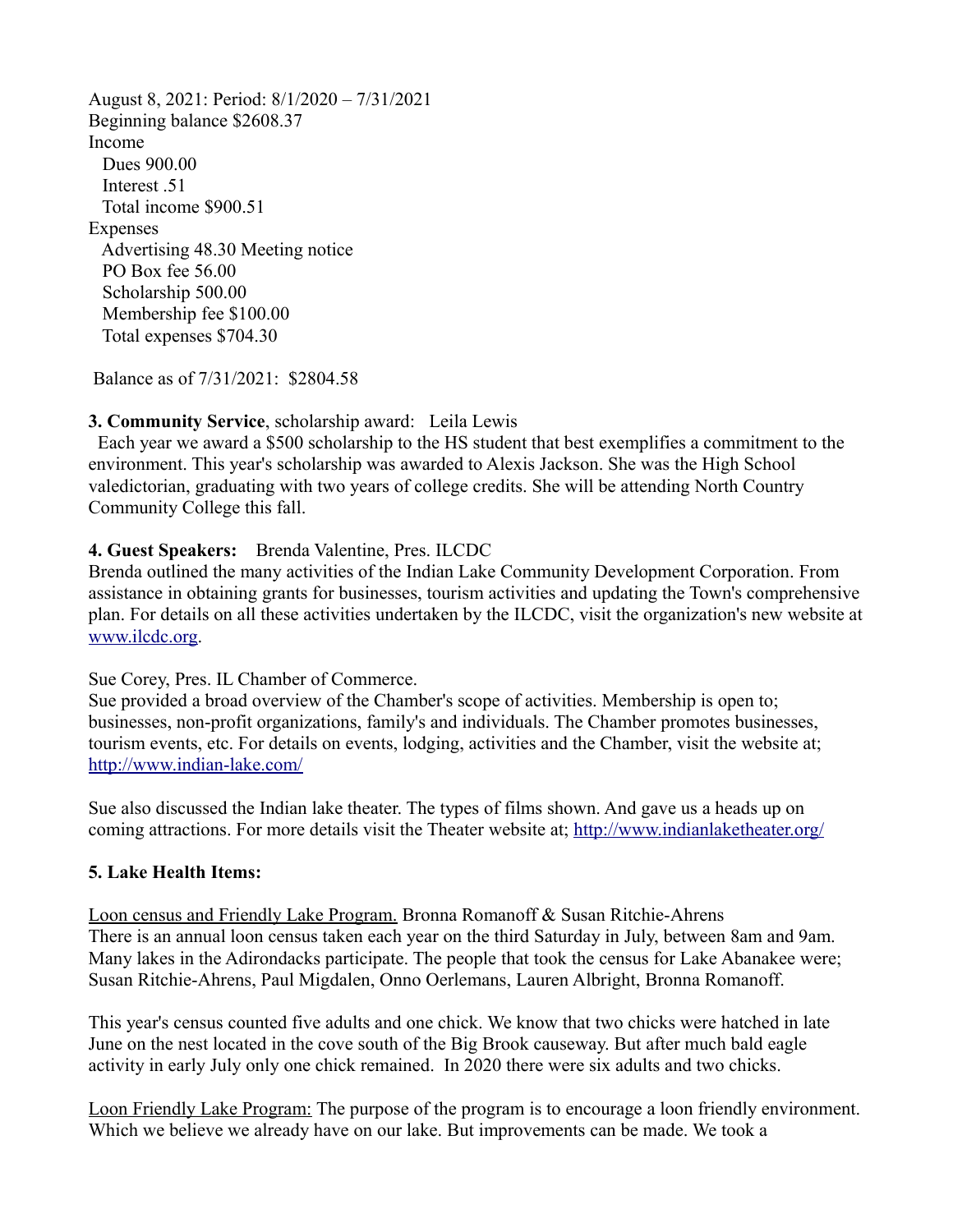membership in this program for 2021. It provided us with pamphlets to distribute to those renting their properties, and PVC containers where fishermen can put used line and lead sinkers. The pamphlets spell out the dangers to loons and other water fowl of leaving fishing line and lead sinkers in the lake. It encourages eliminating the use of lead sinkers.

## Invasive species – Sally Cockburn

Been monitoring the lake since 2006. We now have six volunteers that split up the shoreline. We could use more help. It's a fun way to get out on the water. Training has been online since Covid-19. You can find the link for training on our website: www.lakeabanakee.org. So come join us. Through 2020 monitoring no aquatic invasive species have been found. We are currently monitoring for 2021, which will complete in late September. So far no invasive species have been found. The agency leading NYS effort on invasive species is APIPP or Adirondack Park Invasive Plant Program. They provide the training and site reporting service. As well as a team of specialists that will assist us in identifying any possible invasive species that are found.

This year, 2021, the APIPP organization selected Lake Abanakee as one that they would survey. They had a team of specialists survey the lake in late June. We are awaiting the report. The bottom line here is that no invasive species have been found in our lake.

## Water report – Jerry Lieberman

We've been reporting on water quality since 2005. Prior to that Hamilton County was doing testing from 1998 to 2003. There were differences in testing and analysis so we did our own via Adirondack Lake Alliance Program (ALAP).

For the last several years Hamilton County now has the water samples analyzed by Adirondack Watershed Institute located at Paul Smith's College. This is the same lab that ALAP uses. Starting in 2019 we began relying on Hamilton County testing program to understand water quality conditions in Lake Abanakee. Testing is conducted five times during the summer months.

Lakes are classified by the level of nutrients. The state of Lake Abanakee is mesotrophic, which means it has a medium amount of nutrients, such as phosphorous and nitrogen.

Here are the highlights from Jerry's report.

# **Highlights:**

- · 2019 and 2020 now tested via Hamilton County Lake Monitoring Program (previously Paul Smith's / ALAP)
- · Pandemic drove record visitors to ADKs, some indicators of increased human activity (nitrate, conductance, etc)
- · No aquatic invasives known (1/2 of Hamilton County lakes have AIS)
- · pH and Alkalinity now indicate the lake has adequate acid neutralization capability
- · No other major change in status from previous years
	- · Lake Abanakee is a typical Adirondack lake measurements are within the norms for most lakes
	- · Mesotrophic state based on Phosphorus, Chlorophyll-A, and visibility
	- Chlorophyll-a and conductance declining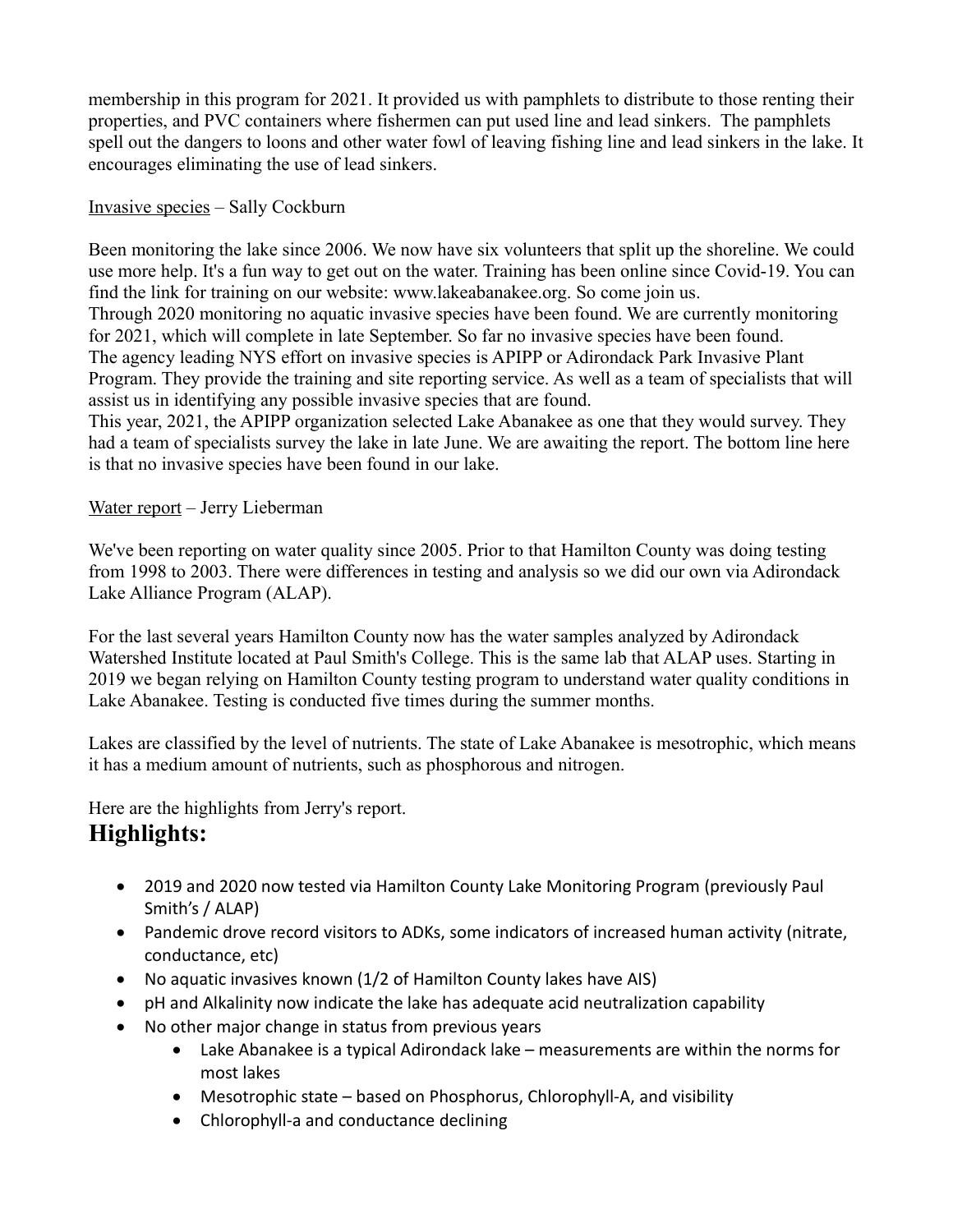· Sodium and Chlorine above background levels – low impact due to road salt

For details the 2021 report and Jerry's analysis are on our website at: [www.lakeabanakee.org,](http://www.lakeabanakee.org/) on the water quality page.

## **6. Open topics:** Bob McNamara

Prior to closing the meeting we take some time to hear any topics of interest to our members. The first topic discussed had to do with complaints about speeding boats on the lake.

## Speeding boats:

There were multiple locations on the lake where speeding boats were a problem. Questions were raised; who to contact, what are the rules, etc. ? The person to contact when this occurs is John Rathbun. He is the lake sheriff. His email address is: [jrathbun@frontiernet.net](mailto:jrathbun@frontiernet.net)

Regarding boat speed, in New York State, vessel speed is generally limited to 5 mph when within 100 feet of the shore, a dock, pier, raft, float, or anchored boat.

As a result of this discussion I'll send an email to the sheriff making the following points.

- 1. We've had multiple complaints.
- 2. We need his physical presence on Lake Abanakee to monitor boaters.
- 3. Can speed limit signs be posted at the Town put in. And possibly also at other locations around the lake. For example, signs on the Big Brook, Jerrie Saverie, and Rte 28 causeways.

Remember – when you have a complaint – contact the sheriff using the email I included above. John Rathbun is also on the Town Board. So you can find his email of the Town website as well.

## Lake Water level:

There was discussion about the lake water level. And what is the Town doing to control the level. There is concern that those in charge of the dam are not reacting quickly enough to rising water levels. Some focused their comments on rafting. Others thought the frequent rains were causing the problem. The recommendation was to contact the IL Town Supervisor, Brian Wells, if your property is experiencing flooding. Possibly, you may have to anticipate the problem when you see the level rising, and contact Brian Wells to make sure those in charge are prepared to open the dam to alleviate the problem. Here's Brian's email address: [ilsuper@hotmail.com](mailto:ilsuper@hotmail.com)

## Algae blooms:

In some of the coves south of Big Brook causeway blooms have formed on the lake surface. And it's difficult to know if these are what's referred to as Harmful Algae Blaooms (HAB's). Or are they just disgusting looking but not toxic. The recommendation was to contact the Hamilton County Soil and Water Conservation District for help. Caitlin Stewart, District Manager, is the person to contact. Her email address is; [caitlinstewart@frontier.com](mailto:caitlinstewart@frontier.com)

## Landscaping on Big Brook causeway:

There was a complaint regarding the Town's recent weed-wacking of all the plants and scrubs that grow on either side of the causeway. The Town clear-cut everything. So there is no longer any vegetation for butterfly's and other insects that depend on those plants. The recommendation was to contact the Town highway superintendent, James Roblee, Phone: (518)648-5615.

# **Close meeting:**

Several years ago we started a farewell to summer activity called the "Ring of Fire". Those who want to participate will light a campfire near their shoreline on a specific day and time. For those interested in participating this year's ring of fire will be on Saturday Sept  $4<sup>th</sup>$ , at dusk. Rain date is Sunday Sept  $5<sup>th</sup>$ .